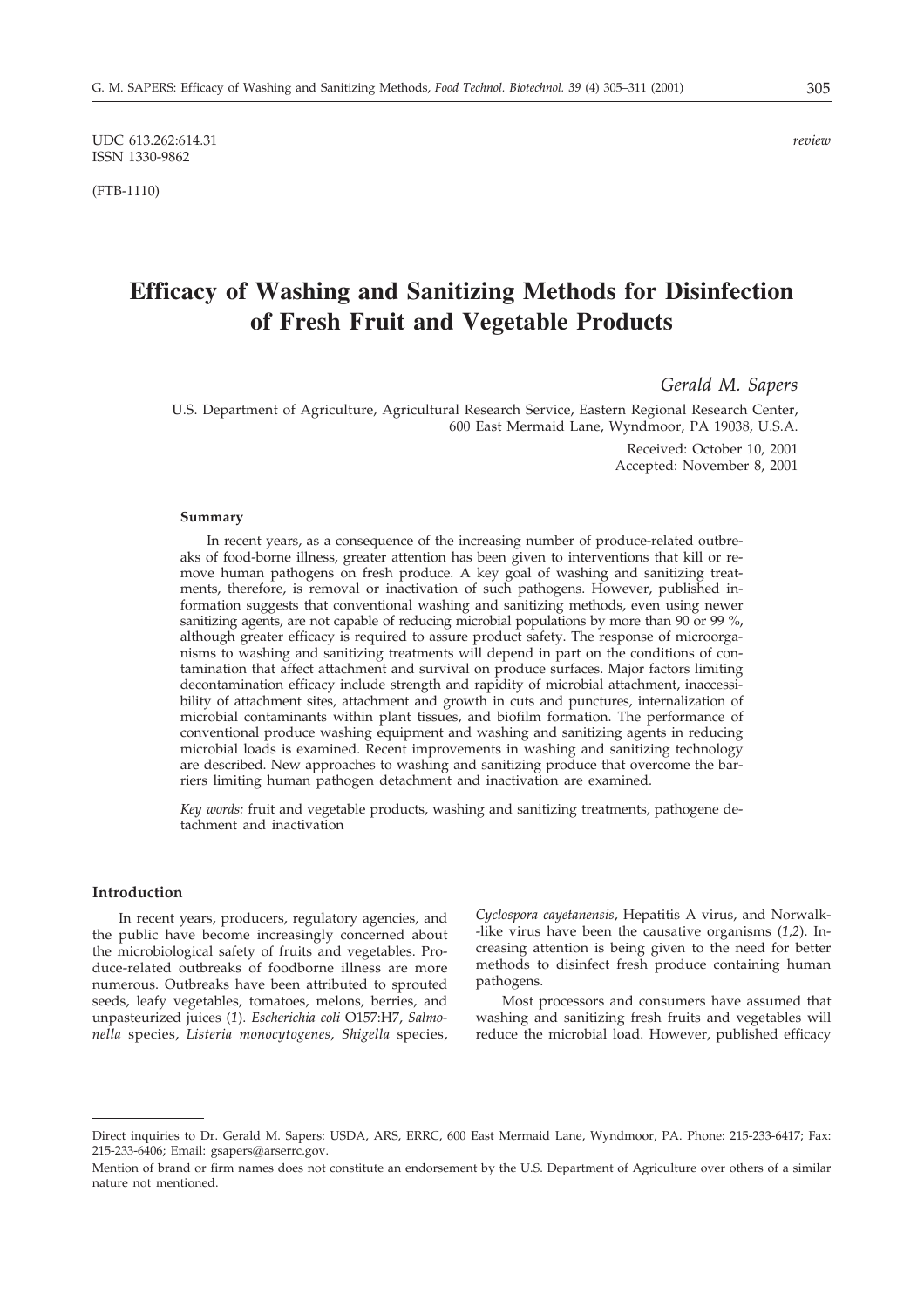data indicate that these conventional, time-honored methods are not capable of reducing microbial populations on produce by more than 90 to 99 % (*3,4*). While such population reductions are useful and not to be minimized, they are insufficient to assure microbiological safety. It must be realized that conventional washing technology was developed primarily to remove soil from produce, not microorganisms, and even with newer sanitizing agents such as chlorine dioxide, ozone, and peroxyacetic acid, improvements in efficacy have been incremental. Because of these limitations, it is preferable, wherever possible, to avoid microbial contamination of fruits and vegetables by following good agricultural and manufacturing practices rather than depend on decontamination technologies.

Microbiologists generally express population reduction data as logarithms rather than as percentages to avoid calculations with very large numbers, such as are usually encountered with microbial populations in the environment and on foods. In this article, population reduction data will be expressed as  $log_{10}(CFU/g)$  values where log reductions of 1, 2, 3, 4 and 5 are equivalent to percentage reductions of 90, 99, 99.9, 99.99, and 99.999 %, respectively.

In order to improve the efficacy of pathogen reduction by washing and sanitizing produce, one needs to understand and overcome the mechanisms by which attached bacteria resist detachment or inactivation. This requires knowledge of the physiological state of attached bacteria, their attachment sites, their interactions with the plant surface and other microorganisms, and their sensitivity to antimicrobial agents. In developing new or improved washing and sanitizing treatments for fruits and vegetables, one must also take into account compatibility of treatments with commercial practices, treatment cost, absence of treatment-induced adverse effects on product quality, the need for regulatory approval, and the need for consumer acceptance. In this paper, these issues will be examined, and several promising new approaches to produce decontamination will be identified.

# **Factors Limiting the Efficacy of Washing**

#### *Contamination conditions*

Contamination of produce with human pathogens may occur at any point during production, harvesting, packing, processing, distribution, or marketing where exposure to human or animal feces is possible. Generally, the earlier in this sequence of events contamination occurs, the more difficult it is to disinfect the product. This is a consequence of the increasing likelihood that the contaminating bacteria have become firmly attached in inaccessible locations, incorporated into biofilms, or even internalized within the fruit or vegetable interior. Of particular concern is exposure of produce to contaminated irrigation or spray make-up water (*5*), windblown dust from a nearby pasture or feedlot (*6*), and insects (*7–9*) or birds (*10*) that may be vectors of human pathogens. These conditions favor microbial internalization or attachment in inaccessible sites such as the calyx or stem areas of apples and skin punctures. The moist

environment and nutrient availability prevailing in these sites also might favor biofilm formation. Inaccessibility, internalization and biofilm formation would impede or preclude disinfection of contaminated produce by application of washing or sanitizing agents.

#### *Interval between contamination and washing*

We have found that the effectiveness of washing may depend on the time interval between the contamination event and washing. Data obtained with apples, artificially inoculated with *E. coli* and then held for various times before washing with water, indicate that an interval of 30 min between inoculation and washing resulted in a 1 log population reduction. However, after 24 hours, essentially all of the bacteria were firmly attached and could not be removed by washing (*11*). When cantaloupes, inoculated with a non-pathogenic *E. coli* or *Salmonella stanley,* were washed with 1000 ppm chlorine (added as sodium hypochlorite), or 5 % hydrogen peroxide immediately after inoculation, population reductions exceeding 3 logs were obtained. Washing with these anti-microbial agents 72 hours after inoculation was much less effective in reducing the bacterial populations, resulting in population reductions less than 1 log unit for *S. stanley* (*12,13*). Liao and Cooke (*14*) showed that the initial attachment of *Salmonella* to cut surfaces of pepper disks was very rapid.

#### *Attachment in inaccessible sites*

When bacteria attach to the surfaces of fruits and vegetables, they tend to locate in pores, indentations or other natural irregularities on the intact surface where there are protected binding sites (*15*). Bacteria also attach at cut surfaces (*14,16*) or in punctures and cracks in the commodity surface (*17*). We found greater attachment of *E. coli* in the calyx and stem areas of inoculated apples than elsewhere on the fruit, and greater survival after washing in these areas than elsewhere on the apple surface (Table 1) (*11*). Bacteria in these locations escape contact with washing or sanitizing agents. Riordan *et al.* (*5*) reported high levels of bacteria in the calyx and stem areas of naturally contaminated apples.

*Salmonella chester* survived washing to a much greater extent when attached at cut surfaces of apple and green pepper disks than on unbroken external surfaces (*14,18*). These results are a matter of concern to the fresh-cut industry since their products provide extensive cut sur-

Table 1. Distribution of *E. coli* (ATCC 25922) on surface of inoculated apples before and after washing with 5 %  $\rm H_2O_2$  at 50  $^{\circ} \rm C^a$ 

| Location                  | E. coli $log(CFU/cm^2)^b$ |                     |  |
|---------------------------|---------------------------|---------------------|--|
|                           | Inoculated                | Washed <sup>c</sup> |  |
| Skin at calyx end of core | 6.79 <sup>d</sup>         | 4.46 <sup>d</sup>   |  |
| Skin on stem end of core  | $5.61$ <sup>d</sup>       | 4.89 <sup>d</sup>   |  |
| Skin except removed       | $4.37^e$                  | $1.63^e$            |  |
| calyx and stem portions   |                           |                     |  |

<sup>a</sup> Adapted from Sapers *et al.* (*11*).

<sup>b</sup> Based on calculated surface area of skin.

<sup>c</sup> Washed 72 hours after inoculation; washed for 1 min in 5 %

 $H_2O_2$  at 50 °C.<br>d–e Within the same column, means with no letter in common are significantly different (p<0.05) by Bonferroni LSD.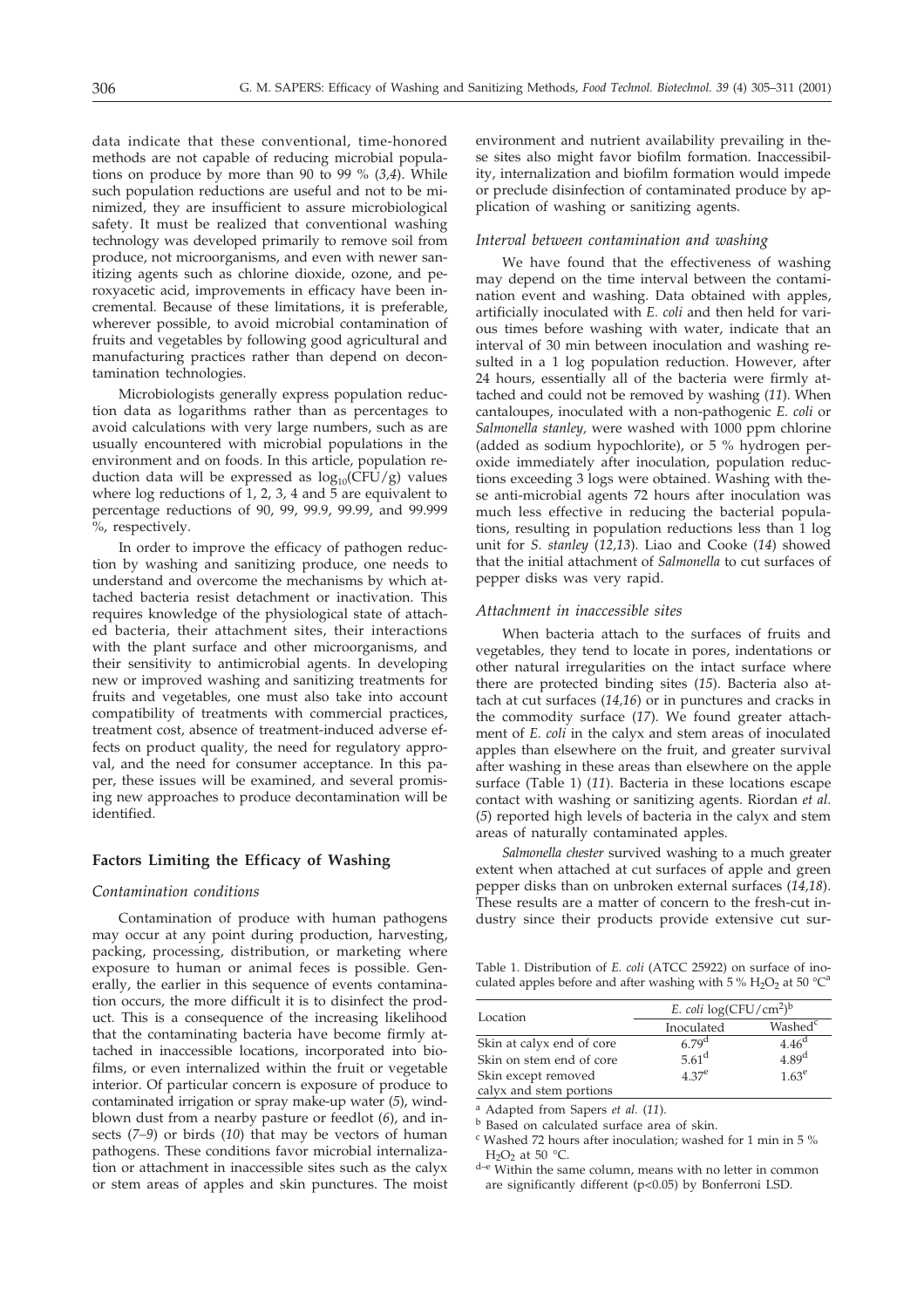faces for bacterial attachment, making them especially vulnerable to contamination.

A number of commodities (*i.e*., apples, pears, cherries, grapes, zucchini squash, potatoes, carrots, and lettuce) often have punctures, cuts or splits that could be sites for bacterial attachment. Growth of *E. coli* within punctures was demonstrated in artificially inoculated apples in spite of the fruit's high acidity (*11*). Apparently, the bacteria could create a more hospitable microenvironment within the puncture. Janisiewicz *et al*. (*7,19*) also reported growth of *E. coli* in wounds on apples. Our data (Table 2) indicate that when the bacteria have become established within a puncture, they are very difficult to kill (*11*).

Table 2. Efficacy of  $H_2O_2$ -based washes for decontamination of punctured Golden Delicious apples inoculated with *E. coli*  $(ATCC 25922)^a$ 

| Treatment <sup>b</sup>                                    | $log(CFU/g$ reduction) <sup>c</sup> |                   |  |
|-----------------------------------------------------------|-------------------------------------|-------------------|--|
|                                                           | No puncture Punctured <sup>d</sup>  |                   |  |
| $5\%$ H <sub>2</sub> O <sub>2</sub>                       | 2.34 <sup>†</sup>                   | 0.588             |  |
| 1 % APL-Kleen <sup>®</sup> 245; 5 % $H_2O_2$ <sup>e</sup> | 2.83 <sup>f</sup>                   | 1.62 <sup>f</sup> |  |

<sup>a</sup> From Sapers *et al*. (*11*).

<sup>b</sup> 1 min wash at 50 °C.

- <sup>c</sup> Means of duplicate trials; based on control populations of 4.88  $log(CFU/g)$ .
- <sup>d</sup> 1-cm deep puncture made with 3.7 mm diam. sterile nail on top surface of apple 2–3 cm from stem.
- <sup>e</sup> Two-stage treatment: 1 % APL-Kleen<sup>®</sup> 245 followed by 5 % H<sub>2</sub>O<sub>2</sub>.
- $f-g$  Within the same column, means with no letters in common are significantly different (p<0.05) by Bonferroni LSD.

# *Biofilms*

Once attached, bacteria might become incorporated into a biofilm, an extracellular polysaccharide matrix that holds the cells together and glues them to the commodity surface (*20–22*). In this state, the bacteria are more resistant to detachment or inactivation by washing treatments. Human pathogens such as *E. coli* O157:H7, *Salmonella* spp. and *L. monocytogenes* as well as other bacteria such as *Pseudomonas* and *Erwinia* spp. are capable of forming biofilms (*23*). The presence of human pathogens in biofilms on fruits and vegetables and on processing equipment would greatly limit the ability to disinfect such produce (*20,22,24*).

### *Internalization of bacteria within produce*

Internalization of bacteria within certain fruits and vegetables can occur during packing or processing (*25– 27*). When a warm commodity that has internal air spaces is placed in colder water, perhaps in a packing plant dump tank or flume, the internal gas cools and contracts. This creates a partial vacuum that will allow water and any microorganisms contained therein to be drawn in or »infiltrated« through pores, channels, or punctures into the commodity (*25,27*). Infiltration of *Erwinia carotovora* subsp*. carotovora*, a spoilage organism, and *Salmonella montevideo*, a human pathogen, has been demonstrated in tomatoes (*25,28*). Internalization also

can occur naturally due to contamination during flowering or fruit development (*29*). Internalization of *E. coli* O157:H7 has been reported in lettuce (*15,16*) and radish sprouts (*30*), while other bacterial species have been detected within cucumbers and tomatoes (*29,31*). We have detected coliform bacteria but no human pathogens internalized within the core of apples that were exposed to dust from an adjacent pasture (*6*). As stated previously, internalization of human pathogens within produce would preclude effective disinfection by washing and sanitizing treatments.

# **Efficacy of Conventional Washing Technology**

#### *Washing equipment*

Various types of washers are available for commodities such as apples and potatoes, leafy vegetables, broccoli, root vegetables, corn, *etc.* These include brush washers, reel washers, pressure washers, hydro air agitation wash tanks, and immersion pipeline washers. These units were designed to remove soils from produce, and not much is known about their ability to remove or inactivate bacterial contaminants.

To obtain such information, we conducted a series of washing trials with artificially contaminated apples using commercial U-bed and flat-bed brush washers. In these trials the fruit was washed with hot or cold water, chlorine solutions, acidic detergent solutions, trisodium phosphate solutions, and dilute hydrogen peroxide, an experimental sanitizing agent (Table 3). In the laboratory, some of these treatments were capable of reducing bacterial populations on inoculated apples by 2–3 log units. However, when the same treatments were applied using commercial washers, population reductions were less than 1 log unit (*32,33*). This lack of efficacy was due in part to deficiencies in equipment design resulting in insufficient exposure of inoculated apple surfaces to the washing agents, especially in the inaccessible calyx and stem areas where contact with brushes was minimal. Bacterial adherence to apple surfaces, biofilm formation and internalization also might have contributed to the poor results, as discussed previously.

Table 3. Decontamination of apples inoculated with *E. coli* (Strain K12) with sanitizing washes applied in a flat-bed brush washer<sup>3</sup>

|                                       |                         | E. coli $log(CFU/g)^b$ |                                 |                                 |  |
|---------------------------------------|-------------------------|------------------------|---------------------------------|---------------------------------|--|
| Wash<br>treatment                     | Temp.<br>$\overline{C}$ | Before                 | After                           | After                           |  |
|                                       |                         |                        |                                 | dump tank dump tank brush water |  |
| Water                                 | 20                      | $5.49 \pm 0.09$        | $4.92 \pm 0.37$                 | $4.81 \pm 0.26$                 |  |
|                                       | 50                      | $5.40 \pm 0.09$        | $5.04 \pm 0.16$                 | $4.59 \pm 0.08$                 |  |
| $200$ ppm $Cl2$                       | 20                      |                        | $5.87 \pm 0.07$ $5.45 \pm 0.05$ | $5.64 \pm 0.23$                 |  |
| $8\%$ Na <sub>3</sub> PO <sub>4</sub> | 20                      | $5.49 \pm 0.09$        | $5.02 \pm 0.43$                 | $4.98 \pm 0.02$                 |  |
|                                       | 50                      | $5.49 \pm 0.09$        | $5.02 \pm 0.08$                 | $4.75 \pm 0.45$                 |  |
| 1 % acidic deterg. $\rm ^c$           | 50                      | $5.87 \pm 0.07$        | $5.49 \pm 0.03$                 | $5.42 \pm 0.50$                 |  |
| $5\%$ H <sub>2</sub> O <sub>2</sub>   | 20                      | $5.87 \pm 0.07$        | $5.46 \pm 0.40$                 | $5.27 \pm 0.09$                 |  |
|                                       | 50                      | $5.87 \pm 0.07$        | $5.54 \pm 0.31$                 | $5.49 \pm 0.10$                 |  |

<sup>a</sup> Adapted from Annous *et al.* (*33*).

 $<sup>b</sup>$  Mean of 4 determinations  $\pm$  standard deviation.</sup>

<sup>c</sup> APL Keen 245 (Elf Atochem North America, Inc., Decco Dept., Monrovia, Calif., U.S.A.).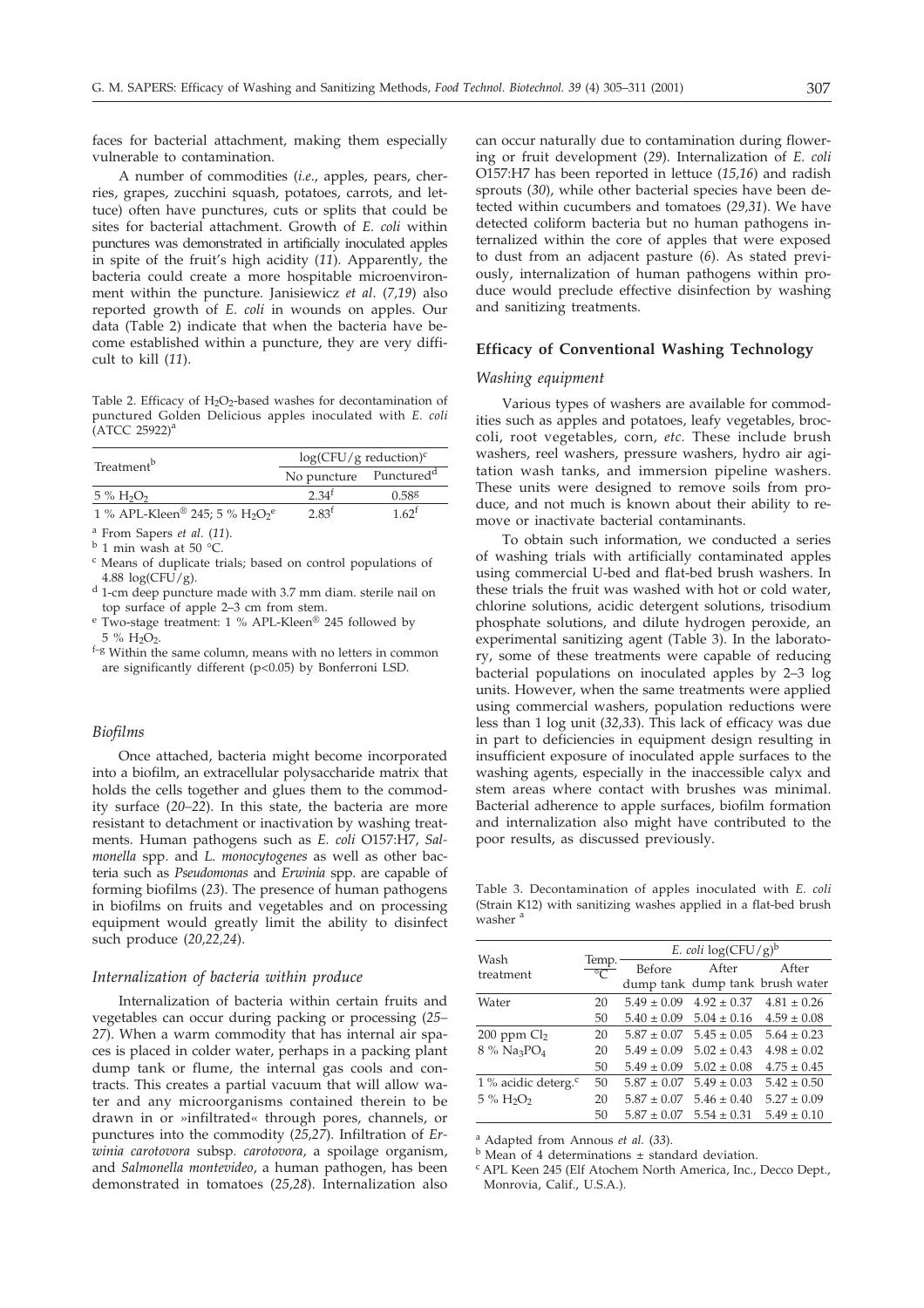# *Washing and sanitizing agents for fruits and vegetables*

A number of washing and sanitizing agents have been approved for fruits and vegetables, and some of these have been evaluated in laboratory-scale investigations. These studies generally apply such treatments by immersion of an artificially contaminated commodity in an aqueous solution for a prescribed time. The results of such studies vary widely, depending on the method of sample inoculation, the choice of test organism, the time interval between inoculation and treatment, treatment conditions (*i.e*., temperature, degree of agitation), and the method of recovering and enumerating the test organisms. However, some insights into means of improving treatment efficacy can be gleaned from these studies.

*Chlorine*. Chlorine is the most widely used sanitizing agent for fresh produce (*3,4*). Published data indicate that at permitted concentrations, population reductions on produce surfaces will be within the range of 1–2 log units (*28,34–38*). This is due in part to the rapid breakdown of chlorine in the presence of organic matter in soil and on product surfaces. Some improvement in efficacy can be obtained by adding a wetting agent (*39*). Another means of improving treatment efficacy is to monitor the oxidation-reduction potential or ORP (target value of 650 mV) and pH (about 6.5) of the process water and to use these values to control hypochlorite addition and pH adjustment (*40*).

Use of electrolyzed water as a sanitizing agent for produce has received a lot of recent attention. This is a special case of chlorination (*41*). Electrolysis of water containing a small amount of sodium chloride generates a highly acidic hypochlorous acid solution containing 10–100 ppm available chlorine. The results of electrolyzed water treatments have been mixed. Park *et al*. (*42*) reported population reductions on lettuce leaves exceeding 2.49 log units for *E. coli* O157:H7 and *L. monocytogenes*. Horton *et al.* (*43*) reported population reductions of *E. coli* O157:H7 on apples of 3.7–4.6 log units, but Izumi (*42*) could demonstrate only a 1 log unit reduction in the microbial population on fresh-cut vegetables.

The reaction of chlorine with organic residues can result in the formation of potentially mutagenic or carcinogenic reaction products (*44,45*). This is a cause for concern since some restrictions in the use of chlorine might eventually be implemented by regulatory agencies. Therefore, a number of alternatives to chlorine have been examined, and some are in commercial use.

*Detergent formulations and other commercial produce washes.* Numerous commercial washing formulations for fresh produce are available, including surfactant solutions, combinations of surfactants with organic or mineral acids, and alkaline washes. In tests with artificially inoculated apples, we found that these formulations were generally similar to chlorine, achieving a 1–2 log units reduction in the *E. coli* population (*38*). Population reductions were about 0.5 log unit greater when treatments were applied at 50 °C instead of at ambient temperature. Wright *et al*. (*46*) reported similar population reductions in apples inoculated with *E. coli* O157: H7 with a commercial phosphoric acid fruit wash and with a 200 ppm hypochlorite wash.

*Alternative sanitizing agents*. Ozone is one of several new sanitizing agents for produce introduced in recent years and approved by the U.S. Food and Drug Administration as alternatives to chlorine (*47–51*). Ozone is effective in reducing microbial populations in wash and flume (*52–53*). However, ozone treatment was ineffective in reducing decay of pears (*54*), and Kim *et al*. (*50*) obtained less than a 1 log unit reduction in lettuce inoculated with *Pseudomonas fluorescens*.

Chlorine dioxide can reduce microbial populations in dump tank and wash water. However, tests with cucumbers resulted in less than a 90 % (1 log unit) population reduction on product surfaces (*55*). A chlorine dioxide product, Oxine, applied at the recommended concentration, was ineffective in reducing the population of *E. coli* O157:H7 on inoculated apples (*56*).

Peroxyacetic acid (or peracetic acid, actually an equilibrium mixture of the peroxy compound, hydrogen peroxide, and acetic acid) has been recommended for treatment of process water (*57,58*). However, population reductions for aerobic bacteria, coliforms, and yeasts and molds on fresh-cut celery, cabbage and potatoes, treated with 80 ppm peroxyacetic acid (the recommended concentration), were less than 1.5 log units (*59*). Wright *et al.* (*46*) obtained a 2 log units reduction in apples inoculated with *E. coli* O157:H7 using 80 ppm peroxyacetic acid, but the interval between inoculation and treatment was only 30 min. In contrast, in a similar apple study, Wisniewsky *et al.* (*56*) obtained less than a 1 log unit reduction at the same peracetic acid concentration, but the interval between inoculation and treatment was 24 hours. We obtained comparable results at this concentration using apples inoculated with a non-pathogenic *E. coli* and had to increase the concentration to 1000 ppm in order to obtain a 2 log units reduction (*38*).

These reports clearly show that the commercially available alternatives to chlorine, like chlorine, are limited in their ability to kill bacteria attached to produce surfaces when realistic inoculation and treatment conditions are used. In order to exceed the apparent population reduction »ceiling« of 1–2 log units, more effective sanitizing agents and application methods must be developed that provide better contact between the sanitizing agent and microbial attachment sites on produce surfaces. It should be noted however, that chlorine and the approved chlorine alternatives are highly effective against microorganisms suspended in water, and so are added to hydrocooling, flume and wash water to reduce microbial populations in recirculating water systems. Thus, these sanitizers play an important role in preventing or reducing the risk of produce cross-contamination.

# **New Technology for Disinfection of Produce**

#### *Hydrogen peroxide as a sanitizing agent*

We have had extensive experience with hydrogen peroxide and believe that it shows potential as a highly effective sanitizing agent for produce. Hydrogen peroxide vapor treatments have been investigated for control of post-harvest decay in grapes (*59*), melons (*60*) and other commodities, and to disinfect prunes (*61*). However, such treatments require lengthy application times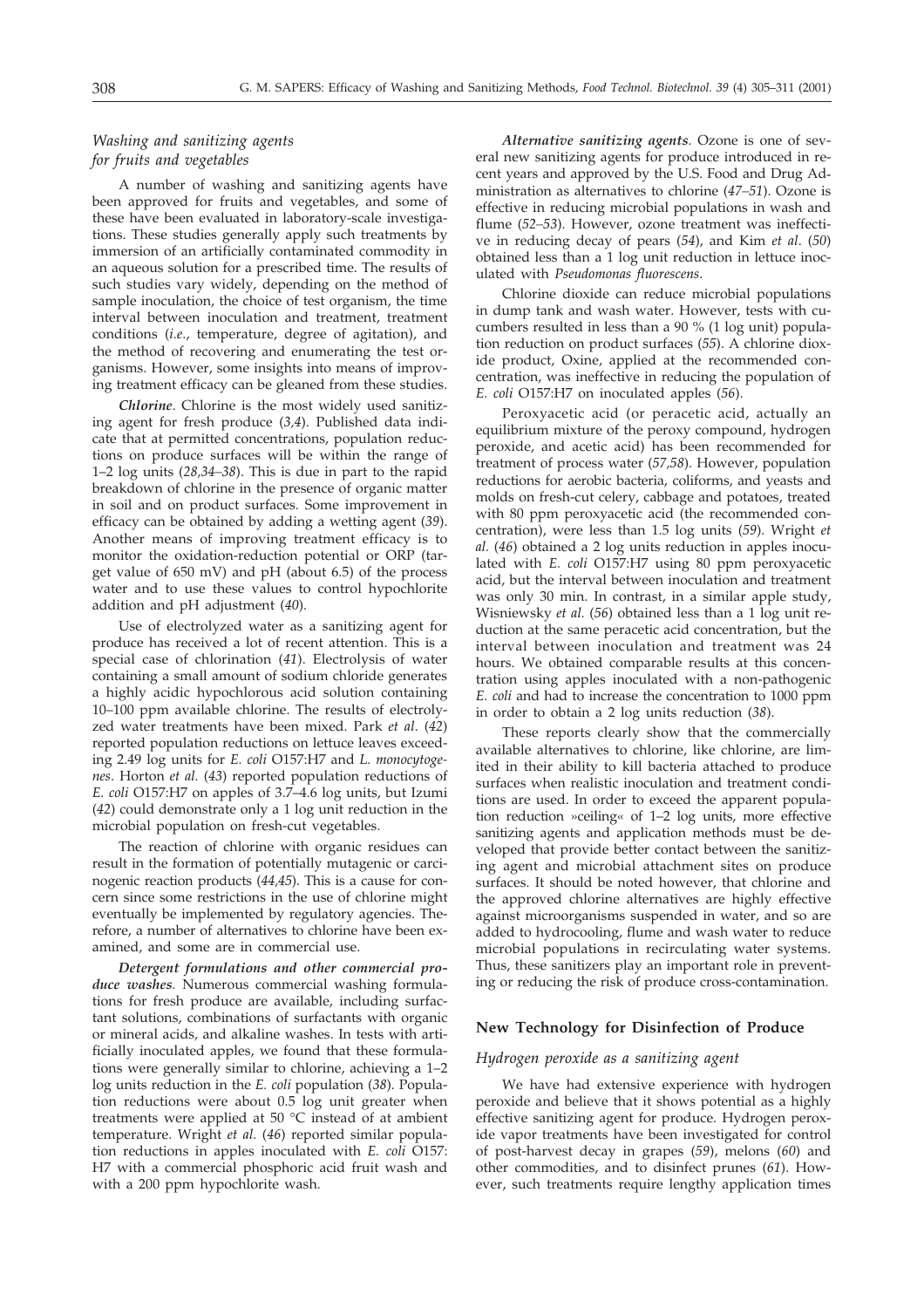(*i.e*., 15–60 min) and can cause injury to some commodities such as mushrooms, raspberries and strawberries (*62*). Dilute hydrogen peroxide solutions were shown to be effective in washing mushrooms (*63–65*), controlling postharvest decay of vegetables (*65*), extending the shelf- -life of fresh-cut vegetables and melons (*62*), and decontaminating apples containing *E. coli* (*11,38*). Recent studies in our laboratory with inoculated apples and cantaloupes have shown that 5 % hydrogen peroxide solutions can achieve log units reductions of 3 or higher when applied by full immersion of the commodity in the solution with vigorous agitation and at a temperature of 50– 60 °C for apples and 70–80 °C for cantaloupe (*67*).

Hydrogen peroxide is Generally Recognized as Safe (GRAS) for some food applications but has not yet been approved as an anti-microbial wash for produce. Hydrogen peroxide produces no residue since it is rapidly decomposed by catalase, an enzyme found throughout the plant kingdom, to water and oxygen. However, hydrogen peroxide is injurious to some commodities, causing browning of apple skin at temperatures greater than 60 °C and bleaching of anthocyanins in mechanically damaged berries (*62*).

#### *Novel means of applying sanitizing agents*

*Vacuum infiltration*. Previously, we investigated vacuum infiltration as a means of increasing uptake of browning inhibitors by cut apples, thereby improving treatment efficacy (*68*). The same technology was applied to treatment of whole apples with hydrogen peroxide or chlorine to improve contact between the sanitizing agent and bacteria attached in inaccessible sites on the apple surface by removing gas or liquid barriers that block penetration of the sanitizing agent. Application of a 5 % hydrogen peroxide solution to inoculated apples under vacuum resulted in a 4–5 log units reduction in the *E. coli* population in the calyx area, and a 4 log units reduction, based on the total weight of the treated apples (*69*). Vacuum infiltration of hydrogen peroxide appears to be non-injurious to apples, leaves no peroxide residue, and might be suitable for fresh market apples or prior to fresh-cut processing.

*Vapor-phase treatments*. Application of anti-microbial agents in the vapor phase might be another means of reaching microbial contaminants attached in inaccessible sites. Chlorine dioxide vapor-phase disinfection of cut green pepper, inoculated with *E. coli* O157:H7 achieved a 6.45 log units population reduction (*70*). Acetic acid vapor treatment of cabbage, mung bean seeds, and grapes reduced microbial populations and prevented decay (*71–74*). In our laboratory, an *E. coli* population reduction exceeding 3 log units was obtained in inoculated apples treated with hot acetic acid vapor, applied in multiple vacuum/pressure cycles (*69*). However, the treated apples showed browning, indicative of injury during storage following treatment. Our research on the vapor-phase application of volatile anti-microbial agents is continuing.

*Surface pasteurization.* Application of hot water or stream to the surface of fresh fruits and vegetables might be used to pasteurize product surfaces provided that heat transfer into subsurface or inaccessible microbial attachment sites was sufficient. However, the feasibility of surface pasteurization would depend on the absence of heat injury (altered flavor, color, texture or storage stability) at the required exposure times and temperatures. We carried out studies with cantaloupe to determine whether immersion in hot water could pasteurize the product surface without causing injury. The cantaloupes tolerated exposure to water or 5 % hydrogen peroxide at 80 °C for 3 min with no indication of injury initially or after storage at 4 °C for 26 days (*75*). Immersion of cantaloupe, inoculated with *E. coli* or *Salmonella stanley*, in 5 % hydrogen peroxide at 80 °C for 3 minutes resulted in at least a 4 log units population reduction. These results indicate that surface pasteurization of cantaloupes with hydrogen peroxide solutions is possible and that this treatment would preclude transfer of human pathogens from the rind to the flesh during fresh- -cut processing that would result in contamination of the product (*75*).

#### **Conclusions**

Washing and sanitizing treatment can play an important role in reducing microbial populations on fresh fruits and vegetables intended for fresh market or fresh- -cut processing, thereby improving product quality and safety. Conventional washing and sanitizing agents typically achieve 1–2 log units reductions in microbial populations under laboratory conditions; reductions can be substantially smaller with some commercial produce washing systems. Such reductions are not sufficient to assure microbiological safety. Among the factors limiting efficacy of conventional washing and sanitizing treatments are bacterial adherence to produce surfaces, bacterial attachment in inaccessible sites, formation of resistant biofilms, and internalization of microorganisms within commodities. Additionally, conventional washing equipment may not permit sufficient contact between attached bacteria on produce surfaces and the washing and sanitizing agents and/or brushes. While incremental improvements can be made in sanitizer formulations and washer design, these are unlikely to greatly increase efficacy of washing and sanitizing treatments in decontaminating produce.

New washing technologies using sanitizing agents of greater lethality are needed to contact and kill microorganisms that survive conventional washing and sanitizing methods. Such technologies must not only be superior in efficacy; they must also be approved by regulatory agencies, safe to apply, compatible with existing industry practices, and affordable. Favorable results have been obtained with hydrogen peroxide, applied as a washes or by vacuum infiltration or as a medium for surface pasteurization. Vapor-phase application of antimicrobial agents also shows promise. Commercialization of such innovations might bring about large improvements in the microbiological quality and safety of fresh and fresh-cut fruits and vegetables.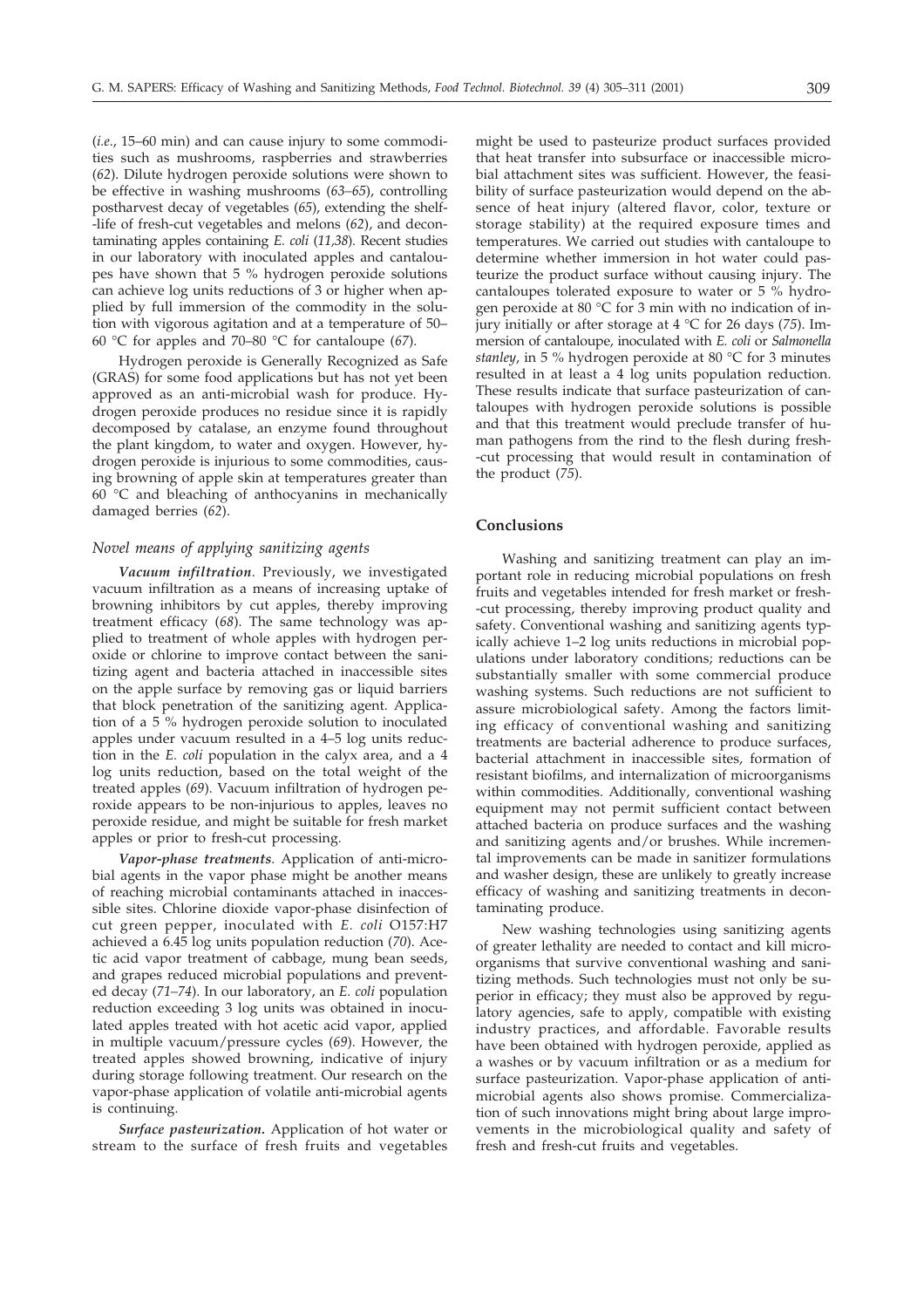#### **References**

- *1.* NACMCF (National Advisory Committee on Microbiological Criteria for Foods). Microbiological safety evaluations and recommendations on fresh produce. *Food Control 10* (1999) 117–143.
- *2.* L. R. Beuchat, *J. Food Prot. 59* (1996) 204–216.
- *3.* L. R. Beuchat: Surface Decontamination of Fruits and Vegetables Eaten Raw: a Review, Food Safety Unit, World Health Organization (1998) WHO/FSF/FOS/98.2.
- *4.* R. E. Brackett, *Postharvest Biology and Technology*, *15* (1999) 305–311.
- *5.* D. C. Riordan, G. M. Sapers, T. H. Hankinson, M. C. Magee, A. M. Mattrazzo, B. A. Annous, *J. Food Prot. 64* (2001) 1320–1327.
- *6.* B. A. Annous, Unpublished data, Eastern Regional Research Center, Agricultural Research Service, U.S. Department of Agriculture, Wyndmoor, PA (2001).
- *7.* W. J. Janisiewicz, W. S. Conway, M. W. Brown, G. M. Sapers, P. Fratamico, R. L. Buchanan, *Appl. Environ. Microbiol*. *65* (1999) 1–5.
- *8.* M. Iwasa, S. Makino, H. Asakura, H. Kobori, Y. Morimoto, *J. Med. Entomol*. *36* (1999) 108–112.
- *9.* M. Kobayashi, T. Sasaki, N. Saito, K. Tamura, K. Suzuki, H. Watanabe, N. Agui,. *Am. J. Trop. Med. Hyg*. Oct. *61* (1999) 625–629.
- *10.* J. S. Wallace, T. Cheasty, K. Jones, *J. Appl. Microbiol*. *82* (1997) 399–404.
- *11.* G. M. Sapers, R. L. Miller, M. Jantschke, A. M. Mattrazzo, *J. Food Sci. 65* (2000) 529–532.
- *12.* D. O. Ukuku, V. Pilizota, G. M. Sapers, *J. Food Safety, 21* (2000) 31–47.
- *13.* D. O. Ukuku, G. M. Sapers, *J. Food Prot. 64* (2000) 1286– 1291.
- *14.* C.-H. Liao, P. H. Cooke, *Can. J. Microbiol*. *47* (2001) 25–32.
- *15.* K. H. Seo, J. F. Frank, *J. Food Prot. 62* (1999) 3–9.
- *16.* K. Takeuchi, J. F. Frank, *J. Food Prot. 63* (2000) 434–440.
- *17.* S. L. Burnett, J. Chen, L. R. Beuchat, *Appl. Environ. Microbiol. 66* (2000) 4679–4687.
- *18.* C.-H. Liao, G. M. Sapers, *J. Food Prot. 63* (2000) 876–883.
- *19.* W. J. Janisiewicz, W. S. Conway, B. Leverentz, *J. Food Prot. 62* (1999) 1372–1375.
- *20.* E. A. Zottola, *Food Technol. 48* (1994) 107–114.
- *21.* J. W. Costerton, *J. Ind. Microbiol. 15* (1995) 137–140.
- *22.* I. Carmichael, I. S. Harper, M. J. Coventry, P. W. J. Taylor, J. Wan, M. W. Hickey, *J. Appl. Microbiol.* Symp. Suppl. *85* (1999) 45S–51S.
- *23.* E. B. Somers, J. L. Schoeni, A. C. L. Wong, *Int. J. Food Microbiol*. *22* (1994) 269–276.
- *24.* W. F. Fett, *J. Food Prot. 63* (2000) 625–632.
- *25.* J. A. Bartz, R. K. Showalter, *Phytopathology, 71* (1981) 515– 518.
- *26.* J. A. Bartz, *Plant Dis. 66* (1982) 302–306.
- *27.* R. L. Buchanan, S. G. Edelson, R. L. Miller, G. M. Sapers, *J. Food Prot. 62* (1999) 444–450.
- *28.* R.-Y. Zhuang, L. R. Beuchat, F. J. Angulo, *Appl. Environ. Microbiol*. *61* (1995) 2127–2131.
- *29.* Z. Samish, R. Etinger-Tulczynsky, M. Bick, *J. Food Sci. 28* (1963) 259–266.
- *30.* Y. Itoh, Y. Sugita-Konishi, F. Kasuga, M. Iwaki, Y. Hara- -Kudo, N. Saito, Y. Noguchi, H. Konuma, S. Kumagai, *Appl. Environ. Microbiol*. *64* (1998) 1532–1535.
- *31.* J. C. Meneley, M. E. Stanghellini, *J. Food Sci. 39* (1974) 1267–1268.
- *32.* G. M. Sapers, M. Jantschke, Unpublished data, National Food Processors Association, Dublin, CA (1998).
- *33.* B. A. Annous, G. M. Sapers, A. M. Mattrazzo, D. C. R. Riordan, *J. Food Prot. 64* (2001) 159–163.
- *34.* R. E. Brackett, *J. Food Prot. 50* (1987) 999–1003.
- *35.* C. I. Wei, T. S. Huang, J. M. Kim, W. F. Lin, M. L. Tamplin, J. A. Bartz, *J. Food Prot. 58* (1995) 829–836.
- *36.* S. Zhang, J. M. Farber, *Food Microbiol*. *13* (1996) 311–321.
- *37.* L. R. Beuchat, B. V. Nail, B. B. Adler, M. R. S. Clavero, *J. Food Prot. 61* (1998) 1305–1311.
- *38.* G. M. Sapers, R. L. Miller, A. M. Mattrazzo, *J. Food Sci. 64* (1999) 734–737.
- *39.* R. A. Spotts, L. A. Cervantes, *Plant Dis. 71* (1987) 240–242.
- *40.* T. V. Suslow, M. Zunegas, X. Nie, G. Hoing, M. Cantwell, *2000 IFT Annual Meeting* Abstract 65A-8, Dallas, Texas, June 11–14.
- *41.* H. Izumi, *J. Food Sci*. *64* (1999) 536–539.
- *42.* C.-M. Park, Y.-C. Hung, M. P. Doyle, G. O. I. Ezeike, C. Kim, *J. Food Sci.* (2001) In press.
- *43.* A. R. Horton, Y.-C. Hung, K. Venkitanarayanan, G. O. I. Ezeike, M. P. Doyle, *1999 IFT Annual Meeting* Abstract 22D-6, Chicago, IL (1999).
- *44.* T.-L. Chang, R. Streicher, H. Zimmer, *Anal. Lett*. *21* (1988) 2049–2067.
- *45.* T. Hidaka, T. Kirigaya, M. Kamijo, H. Kikawa, T. Kawamura, S. Kawauchi, *Shokuhin Eiseigaku Zasshi*, *33* (1992) 267–273.
- *46.* J. R. Wright, S. S. Sumner, C. R. Hackney, M. D. Pierson, B. W. Zoecklein, *Dairy, Food and Environmental Sanitation, 20* (2000) 120–126.
- *47.* D. M. Graham, *Food Technol*. *51* (1997) 72–75.
- *48.* L. Xu, *Food Technol. 53* (1999) 58–61, 63.
- *49.* M. Achen, A. E. Yousef, *1999 IFT Annual Meeting* Abstract 79C-8., Chicago, IL (1999).
- *50.* J.-G. Kim, A. E. Yousef, G. W. Chism, *J. Food Safety, 19* (1999) 17–34.
- *51.* J. Smilanick, L. Margosan, D. A. Mlikota, T. C. Yuan, B. C. Hampson, *2000 IFT Annual Meeting* Abstract 47–6., Dallas, Texas (2000).
- *52.* D. Zagory, W. C. Hurst, (Eds.): *Food Safety Guidelines for the Fresh-cut Produce Industry,* International Fresh-cut Produce Association, Alexandria, VA (1996).
- *53.* J. Strasser: *Tech. Application*, Electric Power Research Institute, Inc., Palo Alto, CA (1998).
- *54.* R. A. Spotts, L. A. Cervantes, *Plant Dis. 76* (1992) 256–259.
- *55.* R. Costilow, M. A. Uebersax, P. J. Ward, *J. Food Sci. 49* (1984) 396–401.
- *56.* M. A. Wisniewsky, B. A. Glatz, M. L. Gleason, C. A. Reitmeier, *J. Food Prot. 63* (2000) 703–708.
- *57.* Ecolab, Inc., *Food Quality, 4* (1997) 51–52.
- *58.* J. D. Hilgren, J. A. Salverda, *J. Food Sci*. *65* (2000) 1376– 1379.
- *59.* C. F. Forney, R. E. Rij, R. Denis-Arrue, J. L. Smilanick, *HortSci. 26* (1991) 1512–1514.
- *60.* Y. Aharoni, A. Copel, E. Fallik, *Ann. Appl. Biol*. *125* (1994) 189–193.
- *61.* G. F. Simmons, J. L. Smilanick, S. John, D. A. Margosan, *J. Food Prot. 60* (1997) 188–191.
- *62.* G. M. Sapers, G. F. Simmons, *Food Technol. 52* (1998) 48– *52.*
- *63.* A. L. McConnel: *Evaluation of Wash Treatments for the Improvement of Quality and Shelf Life of Fresh Mushrooms* (*Agaricus bisporus*). M. S. Thesis, Department of Food Science, The Pennsylvania State University (1991).
- *64.* G. M. Sapers, R. L. Miller, S.-W. Choi, P. H. Cooke, *J. Food Sci. 64* (1999) 889–892.
- *65.* G. M. Sapers, R. L. Miller, V. Pilizota, F. Kamp, *J. Food Sci. 66* (2001) 362–366.